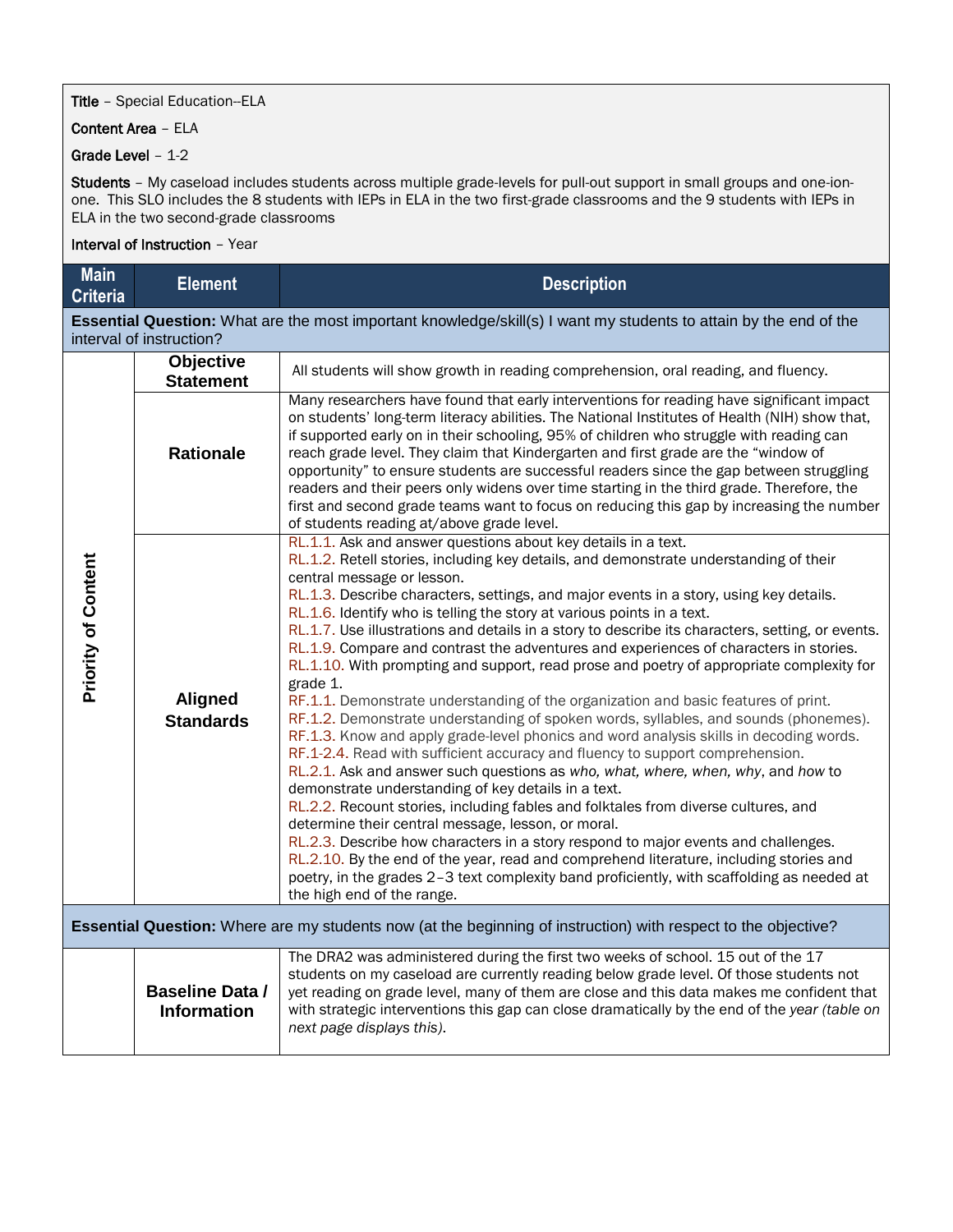|                                                                                                                                                                                             |           | <b>Beginning of the</b><br>Year                                                                                                                                                                                                                                                                                                                                                                                                                                                                                                                                                                                                                               |  | <b>DRA 2 Level</b>                                                        | <b>Grade 1 students</b> |                                                            | <b>Grade 2 students</b> |  |  |
|---------------------------------------------------------------------------------------------------------------------------------------------------------------------------------------------|-----------|---------------------------------------------------------------------------------------------------------------------------------------------------------------------------------------------------------------------------------------------------------------------------------------------------------------------------------------------------------------------------------------------------------------------------------------------------------------------------------------------------------------------------------------------------------------------------------------------------------------------------------------------------------------|--|---------------------------------------------------------------------------|-------------------------|------------------------------------------------------------|-------------------------|--|--|
|                                                                                                                                                                                             |           |                                                                                                                                                                                                                                                                                                                                                                                                                                                                                                                                                                                                                                                               |  | $A-1$                                                                     | 4                       |                                                            |                         |  |  |
|                                                                                                                                                                                             |           | Kindergarten                                                                                                                                                                                                                                                                                                                                                                                                                                                                                                                                                                                                                                                  |  | $\overline{2}$                                                            | 3                       |                                                            | 1                       |  |  |
|                                                                                                                                                                                             |           |                                                                                                                                                                                                                                                                                                                                                                                                                                                                                                                                                                                                                                                               |  | 3                                                                         |                         |                                                            | $\overline{2}$          |  |  |
|                                                                                                                                                                                             |           | Grade 1 (on level)                                                                                                                                                                                                                                                                                                                                                                                                                                                                                                                                                                                                                                            |  | 4                                                                         | $\mathbf{1}$            |                                                            | $\mathbf{1}$            |  |  |
|                                                                                                                                                                                             |           |                                                                                                                                                                                                                                                                                                                                                                                                                                                                                                                                                                                                                                                               |  | 6                                                                         |                         |                                                            | 1                       |  |  |
|                                                                                                                                                                                             |           | Grade 1 (above<br>grade level)                                                                                                                                                                                                                                                                                                                                                                                                                                                                                                                                                                                                                                |  | 8                                                                         |                         |                                                            | $\overline{2}$          |  |  |
|                                                                                                                                                                                             |           |                                                                                                                                                                                                                                                                                                                                                                                                                                                                                                                                                                                                                                                               |  | 10                                                                        |                         |                                                            |                         |  |  |
|                                                                                                                                                                                             |           |                                                                                                                                                                                                                                                                                                                                                                                                                                                                                                                                                                                                                                                               |  | 12                                                                        |                         |                                                            | $\mathbf{1}$            |  |  |
|                                                                                                                                                                                             |           |                                                                                                                                                                                                                                                                                                                                                                                                                                                                                                                                                                                                                                                               |  | 14                                                                        |                         |                                                            |                         |  |  |
|                                                                                                                                                                                             |           |                                                                                                                                                                                                                                                                                                                                                                                                                                                                                                                                                                                                                                                               |  | 16                                                                        |                         |                                                            |                         |  |  |
|                                                                                                                                                                                             |           | Grade 2 (on level)                                                                                                                                                                                                                                                                                                                                                                                                                                                                                                                                                                                                                                            |  | $\overline{18}$                                                           |                         |                                                            | 1                       |  |  |
|                                                                                                                                                                                             |           |                                                                                                                                                                                                                                                                                                                                                                                                                                                                                                                                                                                                                                                               |  | $\overline{20}$                                                           |                         |                                                            |                         |  |  |
| Essential Question: Based on what I know about my students, where do I expect them to be by the end of the<br>interval of instruction and how will they demonstrate their knowledge/skills? |           |                                                                                                                                                                                                                                                                                                                                                                                                                                                                                                                                                                                                                                                               |  |                                                                           |                         |                                                            |                         |  |  |
|                                                                                                                                                                                             | Target(s) | students will be reading on or above grade level. The four students who might not be<br>reading on or above grade level will make significant progress and be in a position to<br>continue their growth in the following year to successfully read on or above grade<br>level, as seen by the table below. While it seems inappropriate to attempt predicting<br>each student's exact DRA2 reading level, we have instead created targets for overall<br>grade level. Students in grade 1 in June should be at Level 16-18 to be considered on<br>grade level. Students in grade 2 in June should be at least at Level 28 to be<br>considered on grade level. |  |                                                                           |                         |                                                            |                         |  |  |
|                                                                                                                                                                                             |           | <b>FIRST GRADE EOY TARGETS</b>                                                                                                                                                                                                                                                                                                                                                                                                                                                                                                                                                                                                                                |  | <b>DRA 2 LEVEL</b>                                                        |                         | <b>EOY TARGET:</b><br>Total Grade 1 students at each level |                         |  |  |
| Rigor of Target                                                                                                                                                                             |           | Kindergarten                                                                                                                                                                                                                                                                                                                                                                                                                                                                                                                                                                                                                                                  |  | A-1<br>2<br>3                                                             |                         |                                                            | $\mathsf O$             |  |  |
|                                                                                                                                                                                             |           | Grade 1                                                                                                                                                                                                                                                                                                                                                                                                                                                                                                                                                                                                                                                       |  | 4<br>6<br>$\overline{\infty}$<br>10<br>$\overline{12}$<br>$\overline{14}$ |                         |                                                            | 2                       |  |  |
|                                                                                                                                                                                             |           | Grade 2                                                                                                                                                                                                                                                                                                                                                                                                                                                                                                                                                                                                                                                       |  | 16<br>18                                                                  |                         |                                                            | $\,6$                   |  |  |
|                                                                                                                                                                                             |           |                                                                                                                                                                                                                                                                                                                                                                                                                                                                                                                                                                                                                                                               |  | 20<br>24<br>$\overline{28}$<br>34<br>$\overline{38}$                      |                         | 0                                                          |                         |  |  |
|                                                                                                                                                                                             |           | (Second grade targets on following page)                                                                                                                                                                                                                                                                                                                                                                                                                                                                                                                                                                                                                      |  |                                                                           |                         |                                                            |                         |  |  |
|                                                                                                                                                                                             |           |                                                                                                                                                                                                                                                                                                                                                                                                                                                                                                                                                                                                                                                               |  |                                                                           |                         |                                                            |                         |  |  |